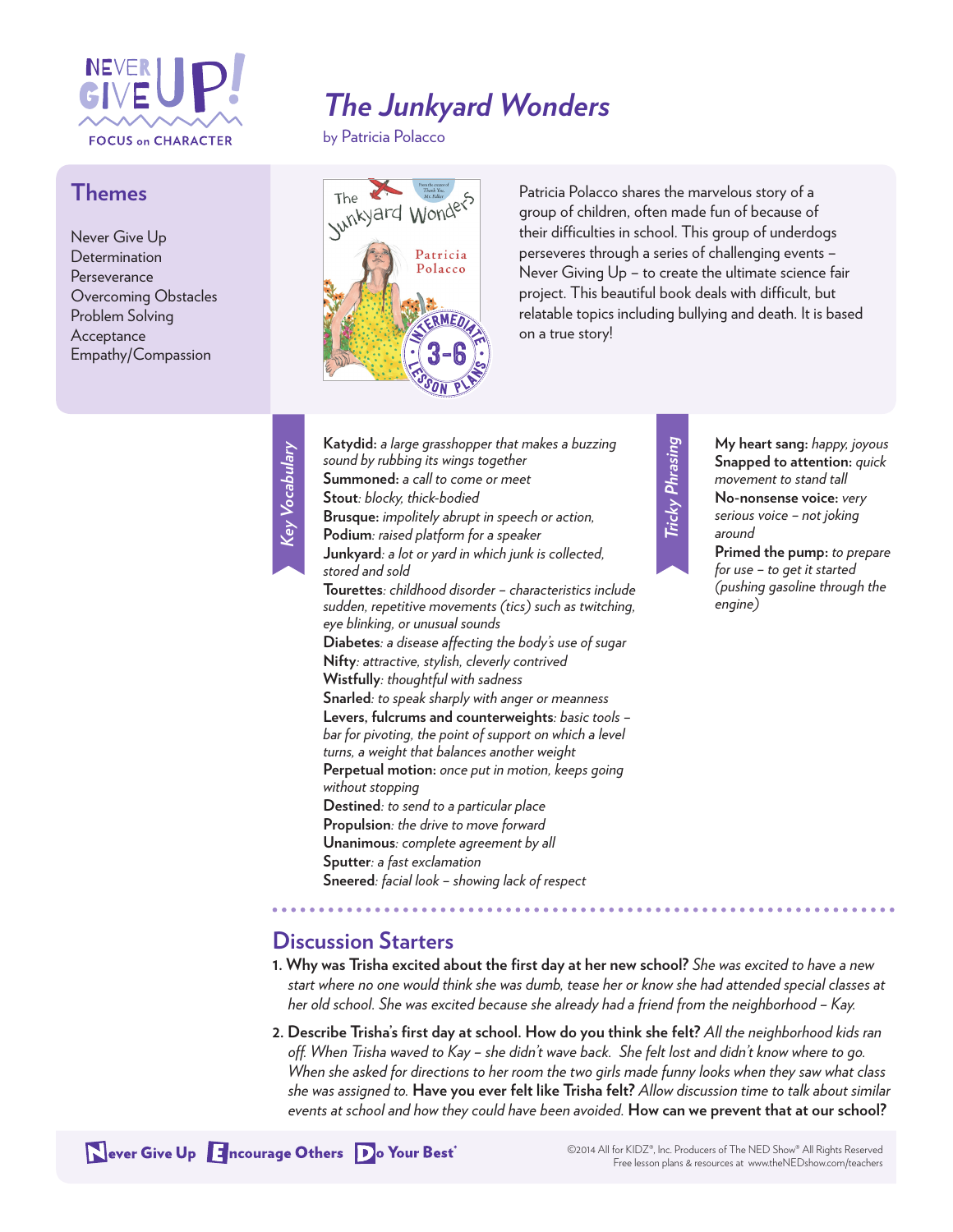

#### **Themes**

Never Give Up **Determination Perseverance** Overcoming Obstacles Problem Solving Acceptance Empathy/Compassion

# *The Junkyard Wonders*

by Patricia Polacco

*We might want to invite someone to sit with us if they are alone.*

- **3. How did Trisha's dad encourage her after the first day of school?** *He told her to stick it out for a month. He said she was not a quitter.* **What does it mean to not be a quitter?** *Don't give up when it's hard. Do your best to stay with it.*
- **4. Mrs. Peterson wanted her students to memorize the "Definition of Genius." Review the poem line by line and have students give examples of what each line means.** *NOTE: Copy the printable of the definition for each child.* **Why do you think she wanted the kids to look at this poem every day?** *She believed it described each of them and would encourage them.*
- **5. The mean kids made fun of the special children and called the class the "Junkyard." Why did Mrs. Peterson, their loving teacher, call the kids "Junkyard Wonders"?** *Things found at junk yards are usually old, broken and not very useful items that have been thrown away. Mrs. Peterson saw her students as Junkyard WONDERS – kids that could be made into something wonderful. She did not see them as junk.*
- **6. How did the kids in Trisha's class become friends? What kind of things did they do together?** *Worked together, laughed together, recognized each other's strength. They did almost everything together. Discuss acceptance of others – how differences make great friendships.*
- **7. How did Mrs. Peterson help the kids to not give up?** *She told them they were wrong to think of themselves as junk. She challenged, believed in and helped them to see their unique strengths. She "showed them how to shine." Note: Have students find textual evidence to support answers.*

## **Writing Prompt**

Write about a time when you were *not* a quitter even though it was hard and you wanted to quit. Be sure to use words that describe how you felt and things that you did to help yourself. How did others encourage you to Never Give Up?

#### **Activities**

#### The Definition of Genius

Add the "Definition of Genius" to student poetry journals. Have students memorize and recite it using their best intonation and meaningful fluency. *Note: Consider posting the definition in the classroom and refer to it when you need to remind your students to NEVER GIVE UP!* 

#### Character Chart

Using the printable provided, identify why members of Trisha's Tribe were at the junk yard, what others said about them, what made them special and what they did as adults. After completing the chart, reflect on how they overcame meanness and what helped them to NEVER GIVE UP.

#### Brain Break: "Wondrous Possibilities"

Gather several dozen simple, everyday items - paper clips, buttons - and create your own classroom junk yard center. Each day, pick an item and ask the students to come up with **alternative uses** or **unique possibilities** of what it could be/become! Help students develop a 'think outside the box' attitude as they spontaneously create something new.

- *house ...a crutch for doll.*
- *...a watermelon seed plucker.*

"WONDROUS POSSIBILITIES" EXAMPLE: It looks like a drinking straw

*...a toothpick for a giant.*

*...a water pipe for a mouse* 

but it could be....

**PRINTABLE:** *Character Chart*

**PRINTABLE:** 

*The Defn. of Genius*



Accelerated Reading Quiz: 140945 Author website: www.patriciapolacco.com

Never Give Up Encourage Others Do Your Best<sup>®</sup>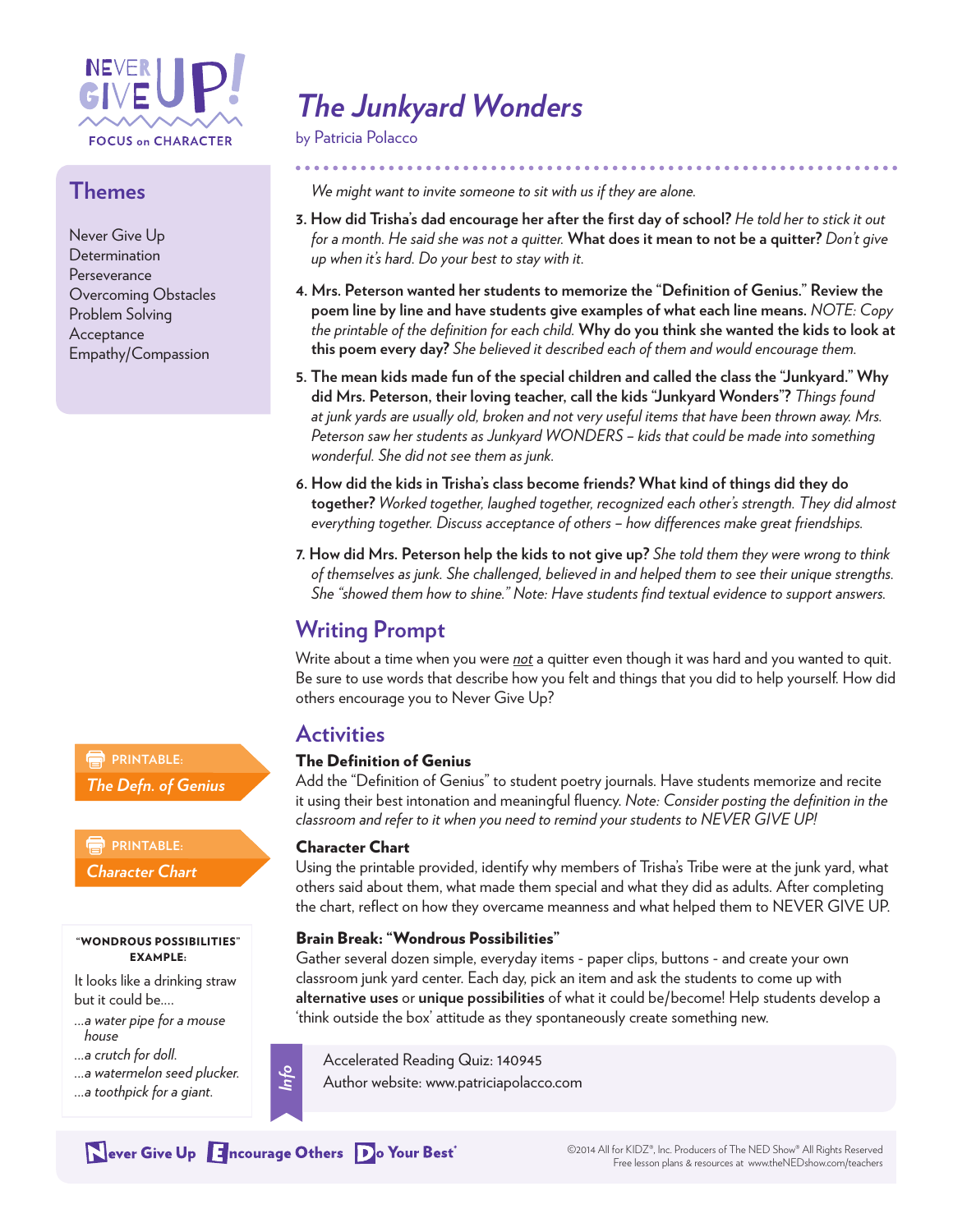# **neither learned nor acquired.**

 $H + H + H + H + H + H + H$ 

It is **knowing** without experience. It is **risking** without fear of failure. It is **perception** without touch. It is **understanding** without research. It is **certainty** without proof. It is **ability** without practice. It is **invention** without limitations. It is **imagination** without boundaries. It is **creativity** without constraints. It is **extraordinary intelligence***!*

H H H H H H H H H H H H H H H H H H H H H H

 $\bigstar$ 

 $\bigstar$ 

 $\bigstar$ 

 $\bigstar$ 

 $\bigstar$ 

 $\bigstar$ 

 $\bigstar$ 

 $\bigstar$ 

 $\bigstar$ 

 $\bigstar$ 

 $\bigstar$ 

 $\bigstar$ 

 $\bigstar$ 

 $\bigstar$ 

 $\bigstar$ 

 $\bigstar$ 

 $\bigstar$ 

 $\bigstar$ 

 $\bigstar$ 

 $\bigstar$ 

 $\bigstar$ 

 $\bigstar$ 

 $\bigstar$ 

 $\bigstar$ 

 $\bigstar$ 

 $\bigstar$ 

 $\bigstar$ 

 $\bigstar$ 

 $\bigstar$ 

 $H$   $\overline{H}$   $\overline{H}$   $\overline{H}$   $\overline{H}$   $\overline{H}$   $\overline{H}$   $\overline{H}$   $\overline{H}$   $\overline{H}$   $\overline{H}$   $\overline{H}$   $\overline{H}$   $\overline{H}$   $\overline{H}$   $\overline{H}$   $\overline{H}$   $\overline{H}$   $\overline{H}$   $\overline{H}$   $\overline{H}$   $\overline{H}$   $\overline{H}$   $\overline{H}$   $\overline{H}$ 

 $\bigstar$ 

 $\bigstar$ 

 $\bigstar$ 

 $\bigstar$ 

 $\bigstar$ 

 $\bigstar$ 

 $\bigstar$ 

 $\bigstar$ 

 $\bigstar$ 

 $\bigstar$ 

 $\bigstar$ 

 $\bigstar$ 

 $\bigstar$ 

 $\bigstar$ 

 $\bigstar$ 

 $\bigstar$ 

 $\bigstar$ 

 $\bigstar$ 

 $\bigstar$ 

 $\bigstar$ 

 $\bigstar$ 

 $\bigstar$ 

 $\bigstar$ 

 $\bigstar$ 

 $\bigstar$ 

 $\bigstar$ 

 $\bigstar$ 

 $\bigstar$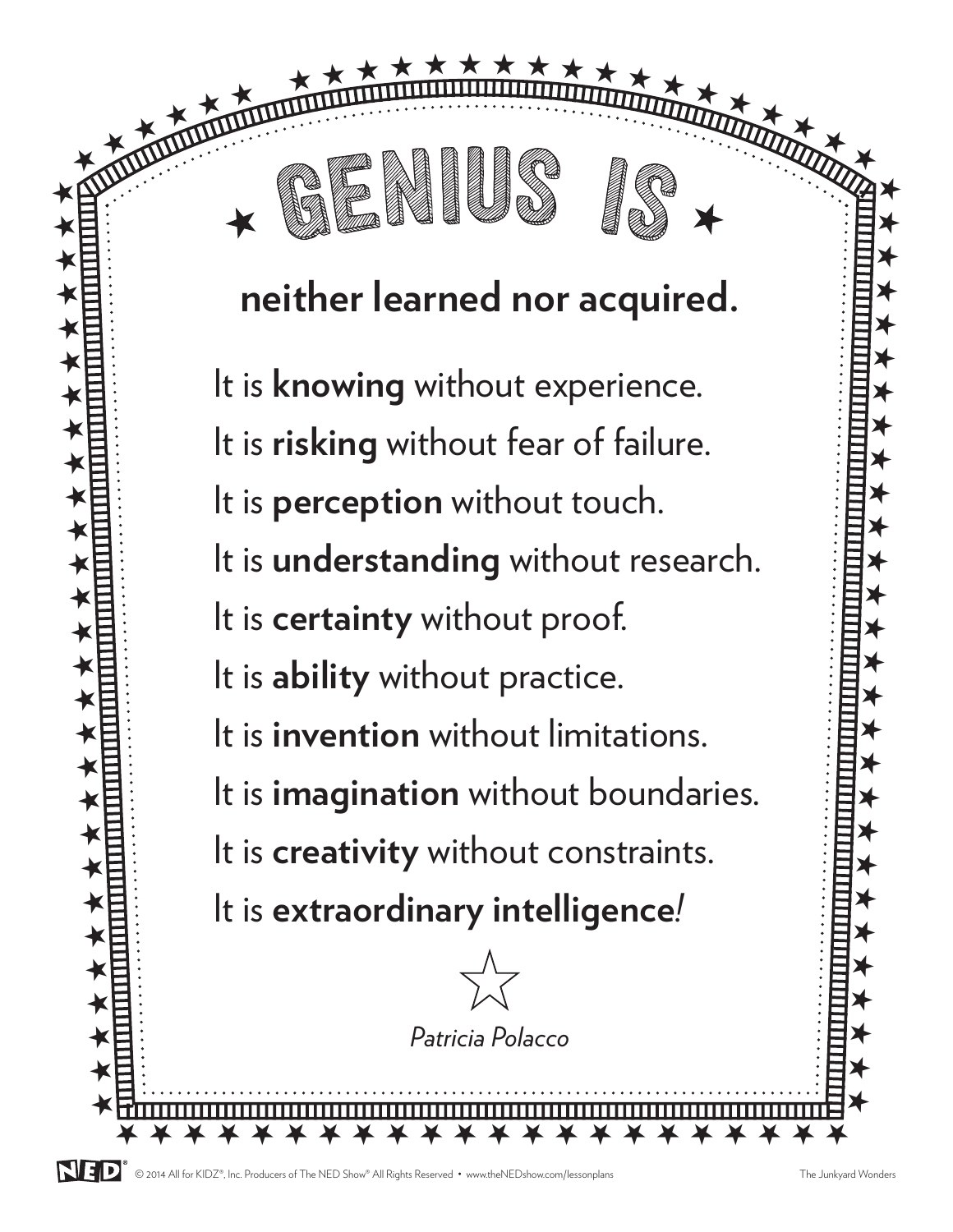The Junkyard Wonders

Create a character chart for the members of Trisha's Tribe.

| <b>CHARACTER</b> | Why were they at the<br>Junkyard / What did<br>others say about them? | What made them<br>special<br>& wonderful? | What did they<br>eventually do as adults? |
|------------------|-----------------------------------------------------------------------|-------------------------------------------|-------------------------------------------|
| Ravanne          |                                                                       |                                           |                                           |
| Gibbie           |                                                                       |                                           |                                           |
| Jody             |                                                                       |                                           |                                           |
| Thom             |                                                                       |                                           |                                           |
| Trisha           |                                                                       |                                           |                                           |

How did they overcome meanness? What helped them to NEVER GIVE UP?

**GIVE**